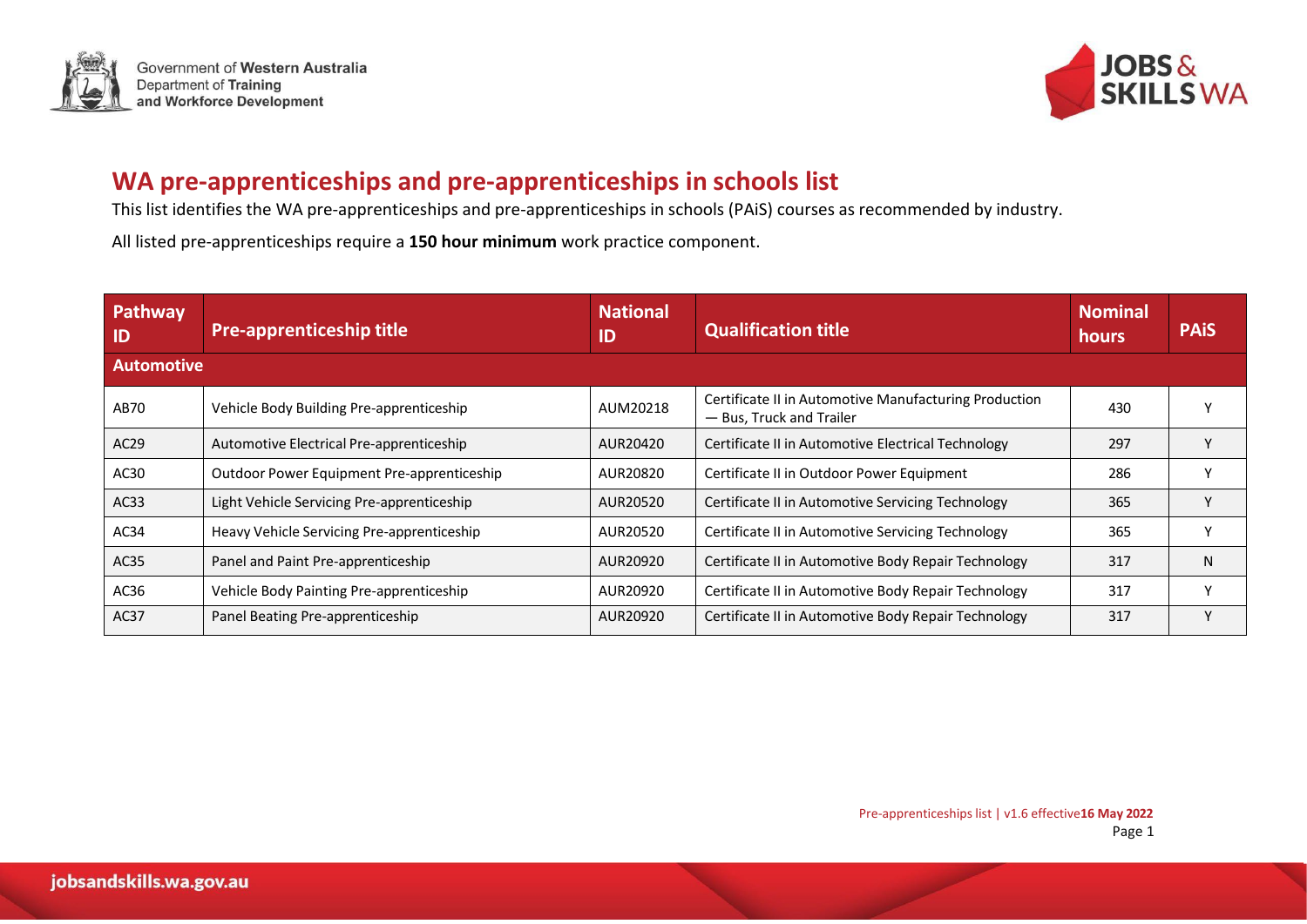| Pathway<br>ID                    | <b>Pre-apprenticeship title</b>                  | <b>National</b><br>ID | <b>Qualification title</b>                                        | <b>Nominal</b><br>hours | <b>PAIS</b> |  |  |  |
|----------------------------------|--------------------------------------------------|-----------------------|-------------------------------------------------------------------|-------------------------|-------------|--|--|--|
| <b>Building and Construction</b> |                                                  |                       |                                                                   |                         |             |  |  |  |
| AD06                             | Bricklaying and Blocklaying Pre-apprenticeship   | 52893WA               | Certificate II in Building and Construction (Pathway -<br>Trades) | 250                     | N           |  |  |  |
| AD07                             | Solid Plastering Pre-apprenticeship              | 52893WA               | Certificate II in Building and Construction (Pathway -<br>Trades) | 250                     | N           |  |  |  |
| AD08                             | Wall and Ceiling Lining Pre-apprenticeship       | 52893WA               | Certificate II in Building and Construction (Pathway -<br>Trades) | 250                     | N           |  |  |  |
| AD09                             | Wall and Floor Tiling Pre-apprenticeship         | 52893WA               | Certificate II in Building and Construction (Pathway -<br>Trades) | 250                     | N           |  |  |  |
| AD10                             | Painting and Decorating Pre-apprenticeship       | 52893WA               | Certificate II in Building and Construction<br>(Pathway - Trades) | 250                     | Υ           |  |  |  |
| AD11                             | Mortar Trades Pre-apprenticeship                 | 52893WA               | Certificate II in Building and Construction (Pathway -<br>Trades) | 250                     | N           |  |  |  |
| AD12                             | Carpentry Pre-apprenticeship                     | 52893WA               | Certificate II in Building and Construction (Pathway -<br>Trades) | 250                     | N           |  |  |  |
| AC56                             | Plumbing Pre-apprenticeship                      | 52887WA               | Certificate II in Plumbing                                        | 316                     | Y           |  |  |  |
| <b>Electrical</b>                |                                                  |                       |                                                                   |                         |             |  |  |  |
| AC54                             | Electrotechnology Pre-apprenticeship             | UEE22020              | Certificate II in Electrotechnology (Career Start)                | 369                     | Y           |  |  |  |
| AC55                             | Electronics Service Pre-apprenticeship           | UEE21920              | Certificate II in Electronics                                     | 324                     | N           |  |  |  |
| Food                             |                                                  |                       |                                                                   |                         |             |  |  |  |
| AC93                             | <b>Baking Pre-apprenticeship</b>                 | FBP20221              | Certificate II in Baking                                          | 400                     | Y           |  |  |  |
| <b>Hospitality and Tourism</b>   |                                                  |                       |                                                                   |                         |             |  |  |  |
| AB10                             | Commercial Cookery/Patisserie Pre-apprenticeship | SIT20416              | Certificate II in Kitchen Operations                              | 325                     | Υ           |  |  |  |